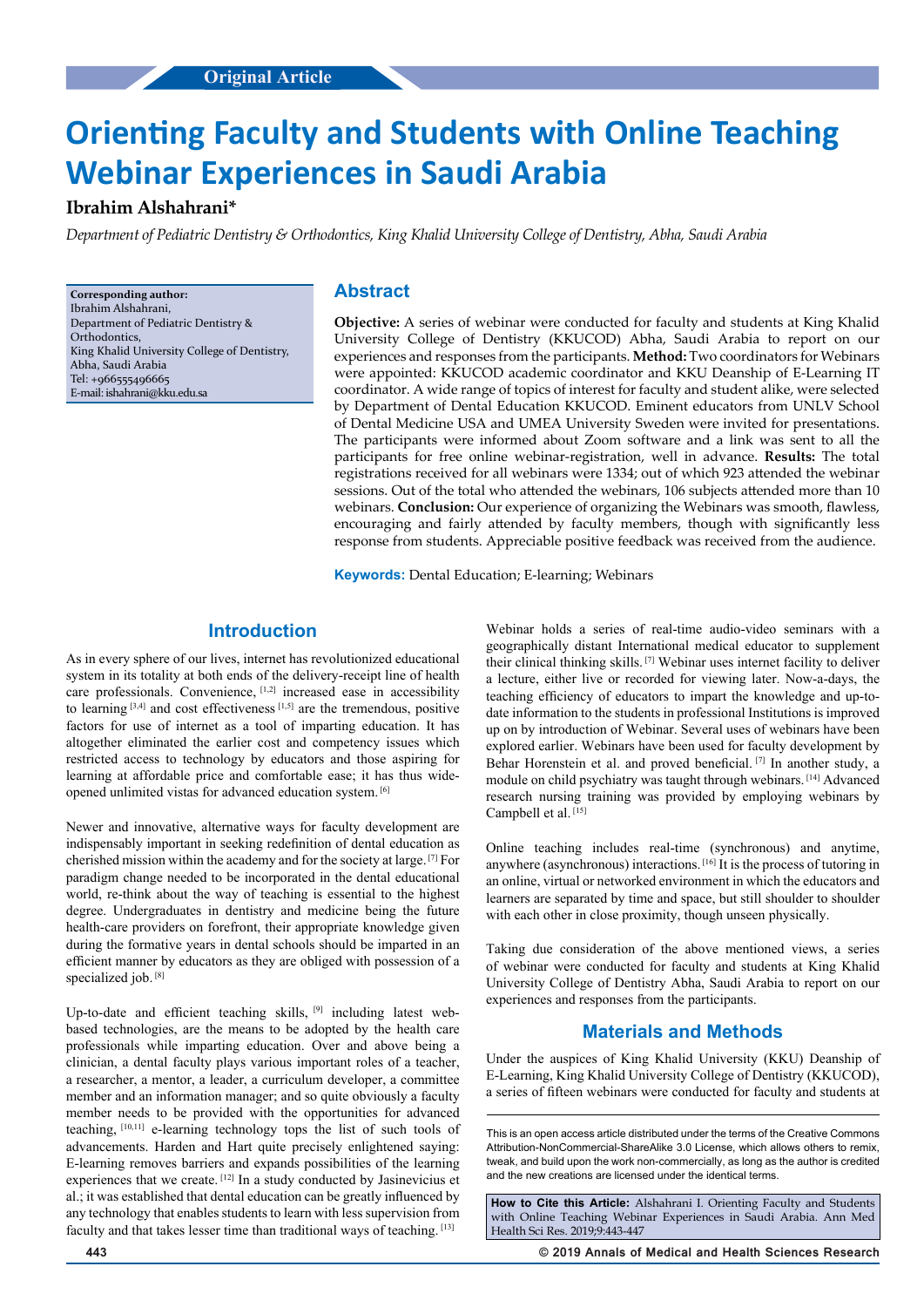King Khalid University College of Dentistry Abha, Saudi Arabia to report on our experiences and responses from the participants. Prior to the conduct of study, ethical approval was obtained from Scientific Research Committee, KKUCOD.

Objectives of the webinar were laid down as follows:

- To orient faculty and students with the concept of online teaching
- To understand the difference in approach to delivery of lectures
- To identify gaps in our system of teaching
- To explore the possibilities for future collaboration with international institutions of repute for teaching and learning

Two coordinators for Webinars were appointed: KKUCOD academic coordinator and KKU Deanship of E-Learning IT coordinator. A wide range of topics of interest for faculty and student alike, were selected by Department of Dental Education KKUCOD. Eminent educators from UNLV School of Dental Medicine USA and UMEA University Sweden were contacted and invited for presentations. Topics and schedule was finalized with speakers and made available to faculty members and students after approval from the speakers. The faculty and students were intimated about the topic and a brief background of the speaker through emails. The participants were informed about Zoom software and a link was sent to all the participants for free online webinar-registration, well in advance. An SMS, WhatsApp message and Twitter message was sent to remind the date, time and topic of webinar prior to the presentation.

Different topics were chosen for 15 Webinar sessions. The following topics were included:

- 1. Neuroanatomy (a. Bell's Palsy, Trigeminal Neuralgia and their effect on the dental patient and treatment ; b. Parkinson's Disease, Huntington's disease and their implications for dental patients).
- 2. Clinical Sciences (a. Introduction to Occlusal Analysis: Dental Articulators; b. Introduction to Occlusion: Concepts of splints)
- 3. Biomedical Sciences (a. Differential Diagnosis–Introduction; b. Differential Diagnosis – Oral Lesions; c. Differential Diagnosis – TMJ Pain)
- 4. Prosthodontics (a. Current concepts of adhesive strategies; b. Conventional vs. Digital Impression; c. A hidden epidemic: Obstructive sleep Apnea; d. Vicious circle : Pathology of obstructive sleep apnea; e. Can snoring harm you? Effects of snoring and sleep apnea on upper airway muscles and nerves)
- 5. Orthodontics (a. Sleep disordered breathing in children; b. Sleep disordered breathing in adults; c. Introduction to clear Orthodontic Aligner therapy).

After the completion of last webinar, Google form links was sent to 106 faculty members to obtain their feedback regarding webinars (Annexure 1). In addition to the responses from participants regarding questionnaire, the total number of participants registered for each webinar, attendees for each webinar, maximum and minimum registrations and maximum and minimum attendance were analysed.

## **Results**

The total registrations received for all webinars were 1334; out of which 923 attended the webinar sessions. Out of the total who attended the webinars, 106 subjects attended more than 10 webinars. Maximum number (89) of subjects attended the 4th Webinar (Introduction to Occlusion: Concepts of splints) and the least (48) attended the 14th



Figure 1: Frequency distribution of registrations and attendance of participants in webinar.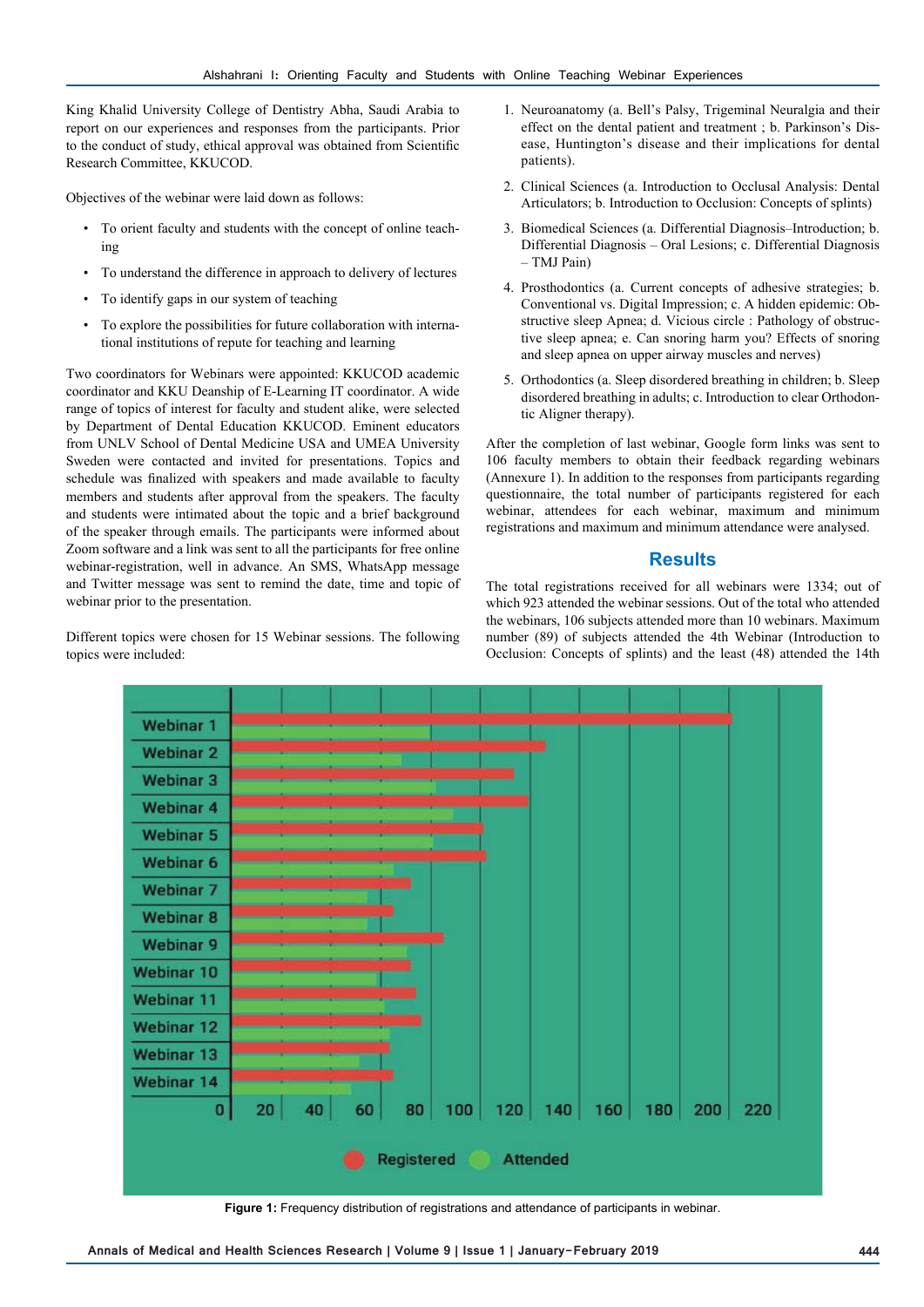Webinar (Sleep disordered breathing in adults) [Figure 1]. Google Forms link to the questionnaire survey was sent to those (106 participants) who attended more than 10 webinar sessions; out of whom 70 responded to the questionnaire.

57.1% of participants agreed that the webinars covered topics of interest while 18.6% of participants were neutral in responding for the same [Figure 2]. Majority of respondents agreed that the duration of webinars was sufficient enough for the particular topic coverage.



**Figure 2:** Frequency distribution of participants according to responses regarding topics of interest.



**Figure 3:** Frequency distribution of participants according to responses regarding question and answer session.



**Figure 4:** Frequency distribution of participants according to responses regarding webinar sessions being beneficial for students.



**Figure 5:** Frequency distribution of participants according to responses regarding their interest in attending future webinar sessions.



**Figure 6:** Frequency distribution of participants according to responses regarding their overall experience of Webinars.

Question and answer session was considered of great value by a major bulk of respondents [Figure 3]. 41.4% strongly agreed that they could join webinar session easily without any technical issues. Most of the participants agreed that the webinars proved quite informative to be applied in the teaching process for students and majority were of the opinion of attending future webinars [Figure 4, Figure 5 respectively]. 51.4% agreed to the fact that webinars would promote future collaborative research among scholars from different parts of the world. The overall experience was rated as good by majority (88.6%) of the respondents [Figure 6].

# **Discussion**

Millennial students or Generation Y's, the huge inflow of students born after 1982, is what has drastically changed the present day scenario of studentship, which is well exposed to new technologies and hence genuinely, in terms of rationality and practicability, the use of only the traditional model of teaching through lectures and text is neither acceptable by nor justifiable for them. The scenario has consequently altogether changed the role of Educator from an instructor to a facilitator of learning for developing independent thinking and decision-making skills of students through various ways of present day advanced medium. [17] Approach to teaching thus calls for diversity in given conditions and in synch with their typical and different-thantraditional demand of learning. [18] It has become imperative for the present day faculty member as to be well versed with cell phones, computers and various forms of using internet in their teaching process such as webinars.

Webinar is a tool that establishes communication mediated by computers and internet facility. It ensures exchange of information in real-time and two-way format through videos, audios, images and sharing applications. Wang et al, rightly mention that webinars are unique as compared to other ways of education in regard to its characteristic of providing opportunities to the educators as well as students to avail and utilise a host of levels of online interactions. [19]

The present study reveals a good response from the faculty members insofar the number of registrations for the Webinars which was as high as 1334 and out of which the attendance of 923 was noticeable and appreciable. The keen interest exhibited by faculty members of KKUCOD in attending the webinar sessions depicts well their inclination towards different and latest ways of teaching process. Efficiency of webinars and the cost-effectiveness are the two significant factors observed and highlighted in previous webinar experiences. Other than the educators' own computer-cost and charges of highspeed internet usage, there are no additional expenses for attending or conducting webinars. [20]

In the present study, it has been observed that majority of the faculty members opined positively about easiness, of zero technical issues in joining webinars and of its qualities of being informative enough and largely interesting to them. The most important advantage of using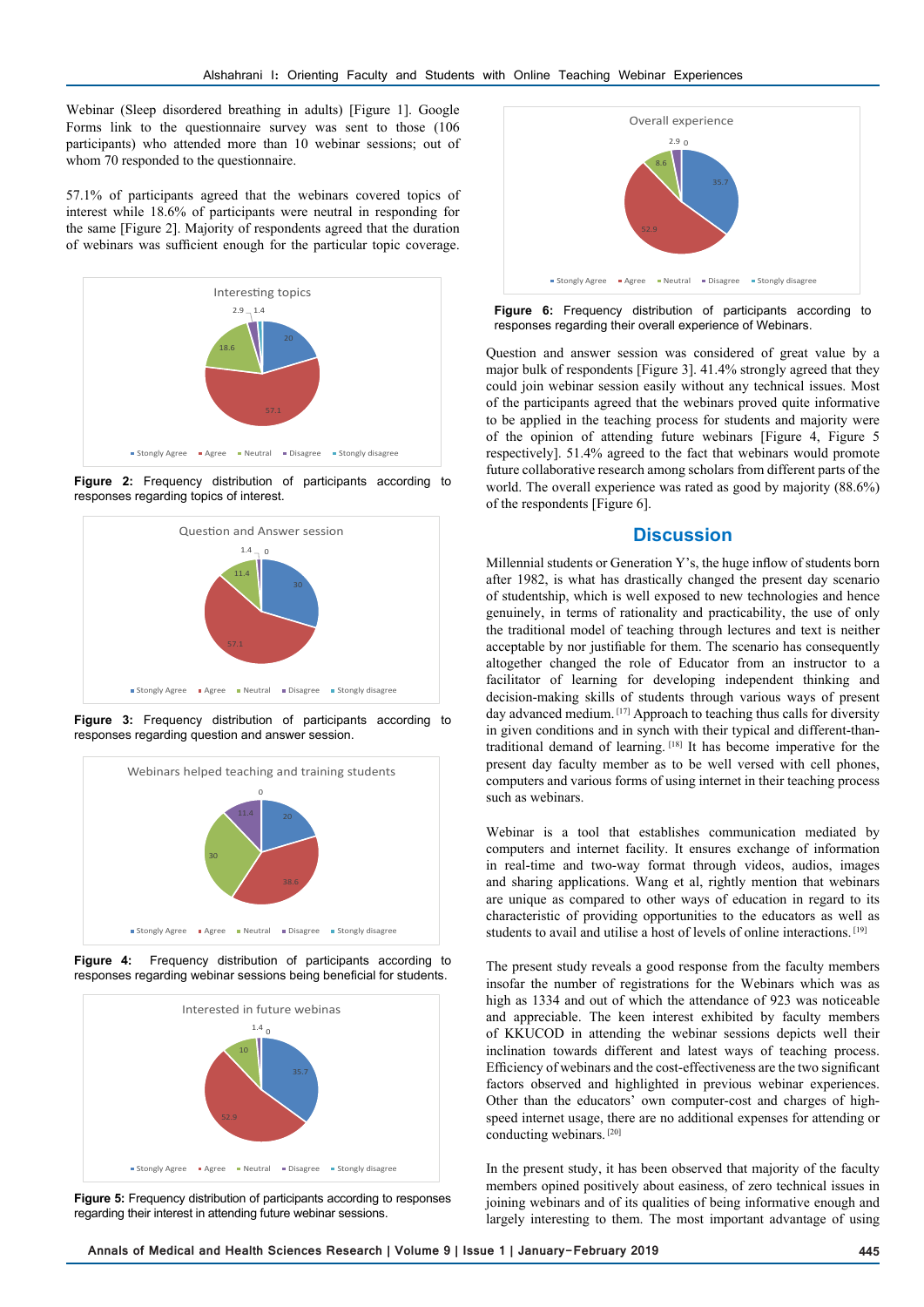webinar cited by previous researchers is its inexpensiveness in utilizing the computer and the usual availability of internet connections at home. [19] Moreover, webinars make instantaneous communication between educators and learners possible, and in turn facilitate the former to receive spontaneous feedback from the latter. [21]

In the present study, the webinars were carried out at KKUCOD, Saudi Arabia. Eminent speakers contributed to the webinar session from USA and Sweden Universities. It is worth mentioning here that a well-organized webinar can definitely eliminate the barriers of distance and time in imparting and receiving education. Of course, it is safely attributed to the credit to the present advanced technologies for bridging the geographical gaps through e-learning and webinars by means of which unlimited information and knowledge including the study materials in all formats such as videos, images, animations, slideshows, live online classes is shared. [22]

In the present study, the webinars were conducted using Zoom software. Various web-based platforms are presently used for such synchronous events such as Adobe Connect, Collaborate, Big Blue Button, Zoom and WebEx; only requirement being a stable internet connection and a laptop, tablet or mobile phone that enables smooth communication using video, voice, text and shared desktops across the globe, in its totality. [23]

A good interactive question-answer session was conducted during the webinars of present study especially among the faculty members and the International speakers. Apt coordinator enabled the participants to type their questions to the speakers of webinar, and it was undoubtedly considered the most convenient and interesting part of the session.

57.1% of respondents agreed (and 30% of them strongly agreed) that the question-answer sessions were very helpful. The results were in agreement with the previous study wherein good interaction and balanced discussion and information sharing helped in running a successful webinar. [23] Interactivity during online courses has been valued well in literature<sup>[24]</sup> and the ample impact on the outcome of such courses with the extent of interaction contracted bilaterally has been found complimentary and supplementary to each other. [22,25]

Though the present webinar was made available to both the students and the faculty members of College of Dentistry King Khalid University, a low attendance from students, notwithstanding the fact that majority of them had registered for the same, was observed with a sorry note. The reason might be their lack of unawareness regarding the importance of webinars, their first experience for the same, the unsuitability of time for them to attend the webinars or the topics might not have been in consonance with their interest.

It is well mentioned in previous study [23] wherein low attendance of participants was observed that conducting Pre-Webnar Session was an essentially required activity to be attempted such that: a). social sites such as Facebook, What'sApp etc to be utilized as a tool for raising questions from the interested participants, using multiple-window system for interaction in advance and even through the webnar session; b). topics as per choices of the intending participants can be known beforehand, through these media, for inclusion in the webnar session, and c). time suitable for the prospective participants before webnar is conducted, can also be known through these tools, and availed accordingly.

It is imperatively required to impart formal vocational training to the students in particular so as to have satisfactory support and participation in e-learning for ensuring successful transition from conventional teaching style to the formidably appropriate advanced approach. [26]

The result of the present study is a clear testimony to the fact that the faculty members regarded the overall experience of the webinar as direly needed and sufficiently beneficial and showed interest for participation in future too. This depicts that faculty members are aware about the need for faculty development with respect to new vistas of teaching and learning process.

Web-based learning is a collaborative process in true sense of words and it is the medium wherein knowledge is negotiated and shared within motivational and interactive context, as rightly stated by Stahl and Hesse. [27] It is a multifaceted process which involves arguing, listening, critically evaluating and presenting the views and opinions among the participants.

## **Conclusion**

Our experience of organizing the Webinars was smooth, flawless, encouraging and fairly attended by faculty members, though with significantly less response from students. We received positive feedback from the audience and the webinars were undoubtedly economical in comparison to the "guest lectures." Flexibility in time, location and access of learning especially for disabled persons, educator's improved digital literacy and diverse and enriching experience cannot be ignored as far as advantages of webinars are concerned.

#### **Recommendations**

- To make "webinars" a regular feature.
- To include webinar topics for student assessment.
- To collect student feedback at the end of the webinars.

# **Acknowledgement**

The author extends gratitude to King Khalid University & the International Speakers for making the webinar a success.

### **Conflict of Interest**

The author discloses that there is no conflict of interest.

#### **References**

- 1. Chen TH, Buenconsejo-Lum LE, Braun KL, Higa C, Maskarinec GG. A pilot evaluation of distance education modalities for health workers in the U.S.- Affiliated Pacific Islands. Pac Health Dialog 2007;14:22-30.
- 2. Gerkin KL, Taylor TH, Weatherby FM. The perception of learning and satisfaction of nurses in the online environment. J Nurses Staff Dev 2009;25:E8-E13.
- 3. Borgerson D, Dino J. The feasibility, perceived satisfaction, and value of using synchronous webinars to educate clinical research professionals on reporting adverse events in clinical trials: a report from the Children's Oncology Group. J Pediatr Oncol Nurs 2012;29:316-322.
- 4. O'Connor ME, Brown EW, Lewin LO. An Internet-based education program improves breastfeeding knowledge of maternalchild healthcare providers. Breastfeed Med 2011;6:421-427.
- 5. Williams RL, McPherson L, Kong A, Skipper B, Weller N, PRIME Net clinician. Internetbased training in a practice-based research network consortium: a report from the Primary Care Multiethnic Network (PRIME Net). J Am Board Fam Med 2009;22:446-452.
- 6. Schleyer TK, Thyvalikakath TP, Spallek H, Dziabiak MP, Johnson LA. From information technology to informatics: the information revolution in dental education. J Dent Educ 2012;76:142e153.
- 7. Behar-Horenstein LS, Schneider-Mitchell G, Graff R. Faculty